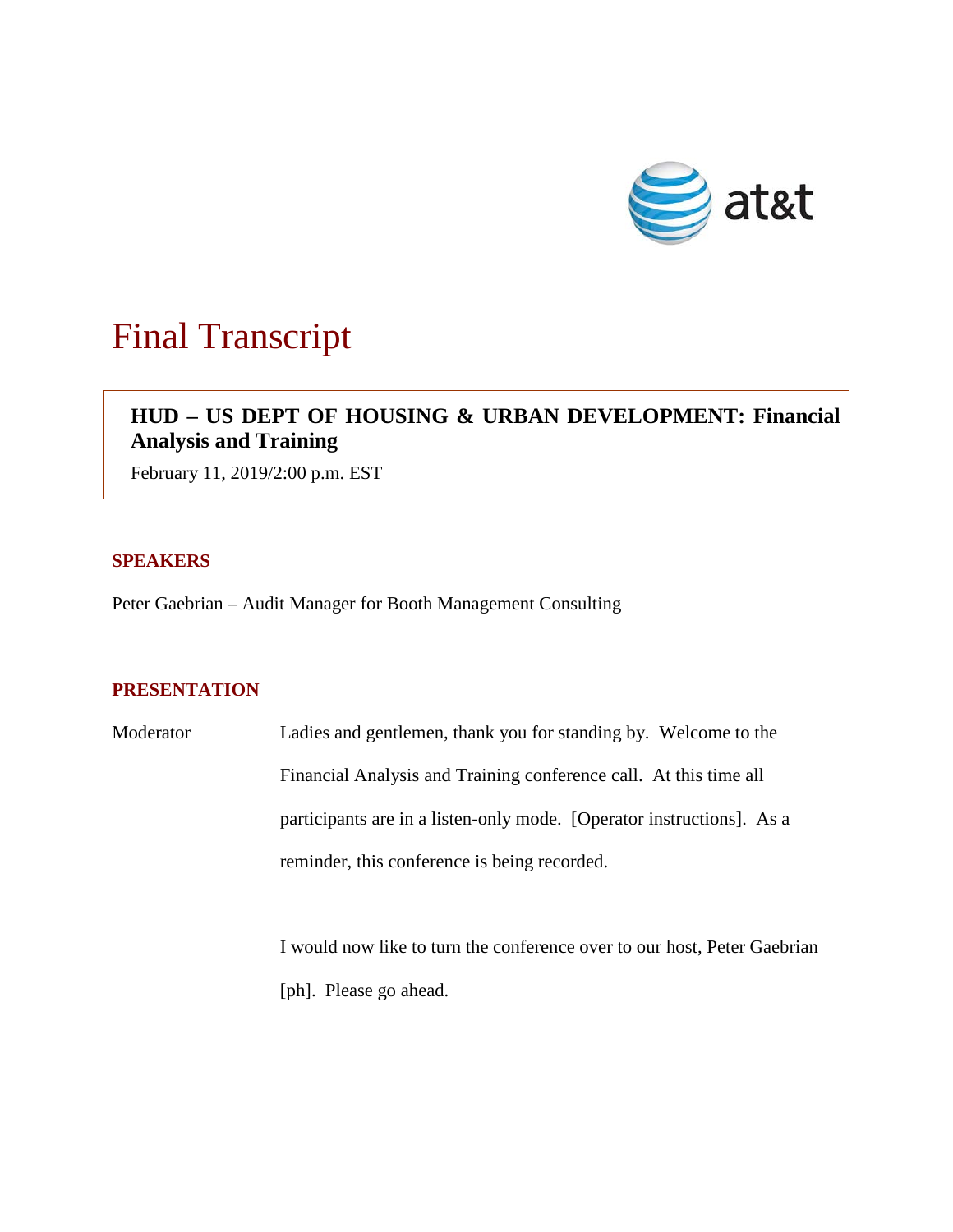Peter Hello, everyone. Welcome to today's training that is presented to you by the Office of Housing Counseling. If you are a participant in HUD's Office of Housing Counseling Program, then the information will be pertaining to you, but if you do have another type of grant from HUD, but you're not a participant of the Office of Housing Counseling Program, then it may not.

> Today, audio will be recorded. The playback number, along with the program presentation and a transcript, will be available to you on the HUD Exchange. The Training Digest is also going to be updated once the webinar is posted. If you registered for today's training, you should have received an email with a copy of the PowerPoint presentation that we'll be looking at today; but if you didn't receive that email, if you expand your control panel, there is a section that says Handouts, just click that and click the document, you can download it and take notes as we go along.

> Due to the number of participants that signed up, we won't be stopping for live questions today. However, if you do have questions that you wanted to pose and get responses in real time, we do have personnel online who can answer those questions for you. If you expand your control panel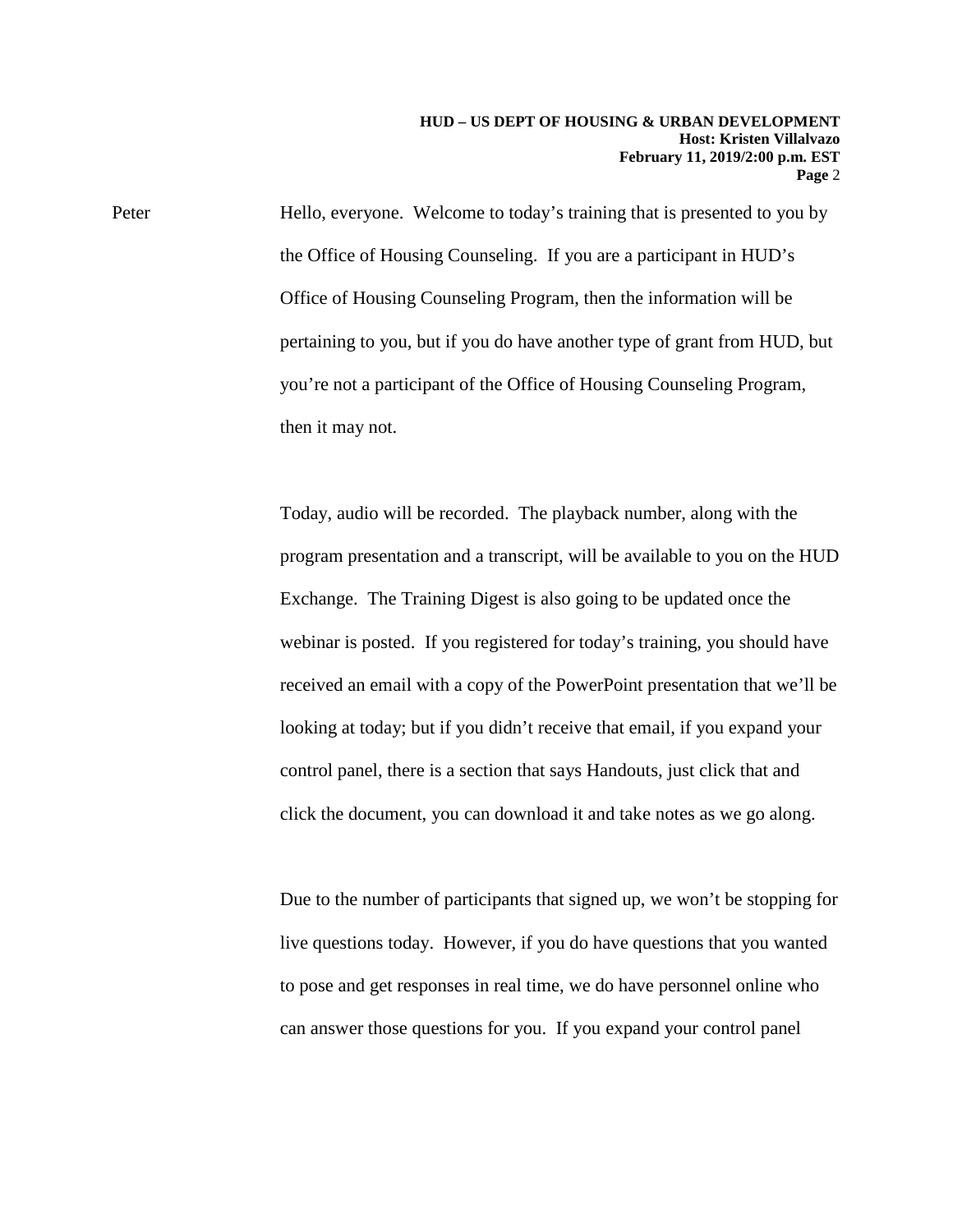there's a section that says Questions. You just type your questions there, and someone will be online to respond to your questions immediately.

If after today's training you think of any questions, you can send those to housing.counseling@hud.gov. Again, that's housing.counseling@hud.gov, and you can see it here on your screen. Send an email to that email address, and put the name of today's training in the subject line so that HUD can distribute the questions accordingly.

If, for any reason, the lines become unmuted during today's training, we do ask that you go ahead and mute your phones now, so as to not disrupt the training. Again, we won't be taking any live questions, so please just go ahead and mute your phones, just in case, for any reason, the lines become unmuted. We don't want to have any static or any background communications during the webinar.

If you logged into the webinar from your computer, then within the next 48 hours you will receive an email from GoToWebinar. It will be a thank you for attending email. Note that this is going to be your Certificate of Training, so there won't be any attachments or anything like that, but the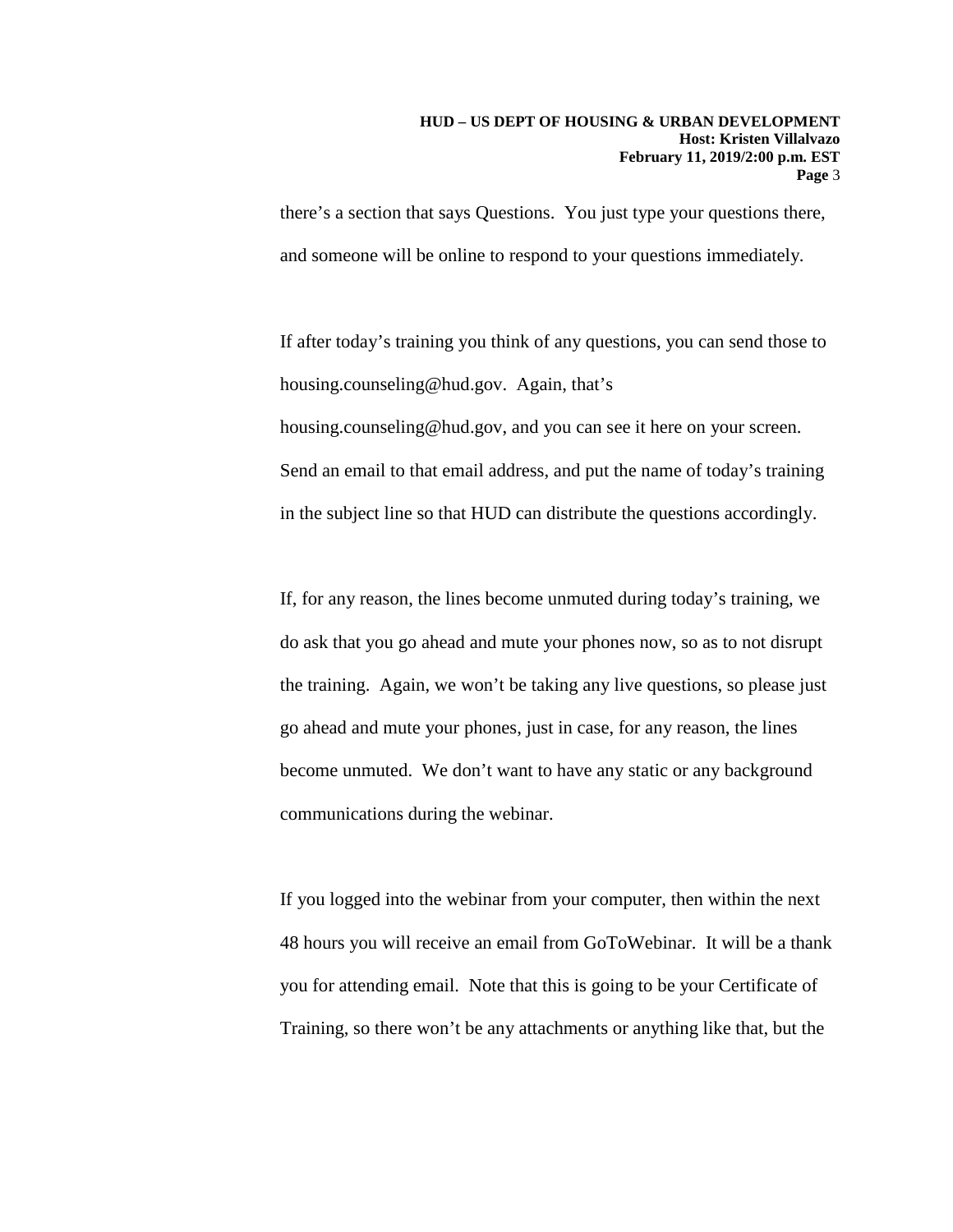email itself will serve as your Certificate of Training. So please go ahead and save that for your records and keep that in your files.

And if you wanted to get credits, you could go to HUD Exchange in the webinar archive. You can search by the date of the training session, or by the topic, and select the webinar by name, and click Get Credit where we'll give you instructions on how to get credit. And, of course, maintaining the email that said thank you for attending the training, would be your proof that you did actually attend the training session and that you can get your credits.

I am Peter Gaebrian. I'm the Audit Manager with Booth Management Consulting. Booth Management, we are the contractors with HUD's Office of Housing Counseling, where we provide financial and administrative assistance to HUD POCs, as well as recipients and participants in the Office of Housing Counseling Program.

Today we'll talk about the various financial services that are available to you all under the BMC [ph] contract. We'll talk about how to request services. Over the period of time that we've been providing the types of assistance that we do provide to HUD POCs and grantees, we'll go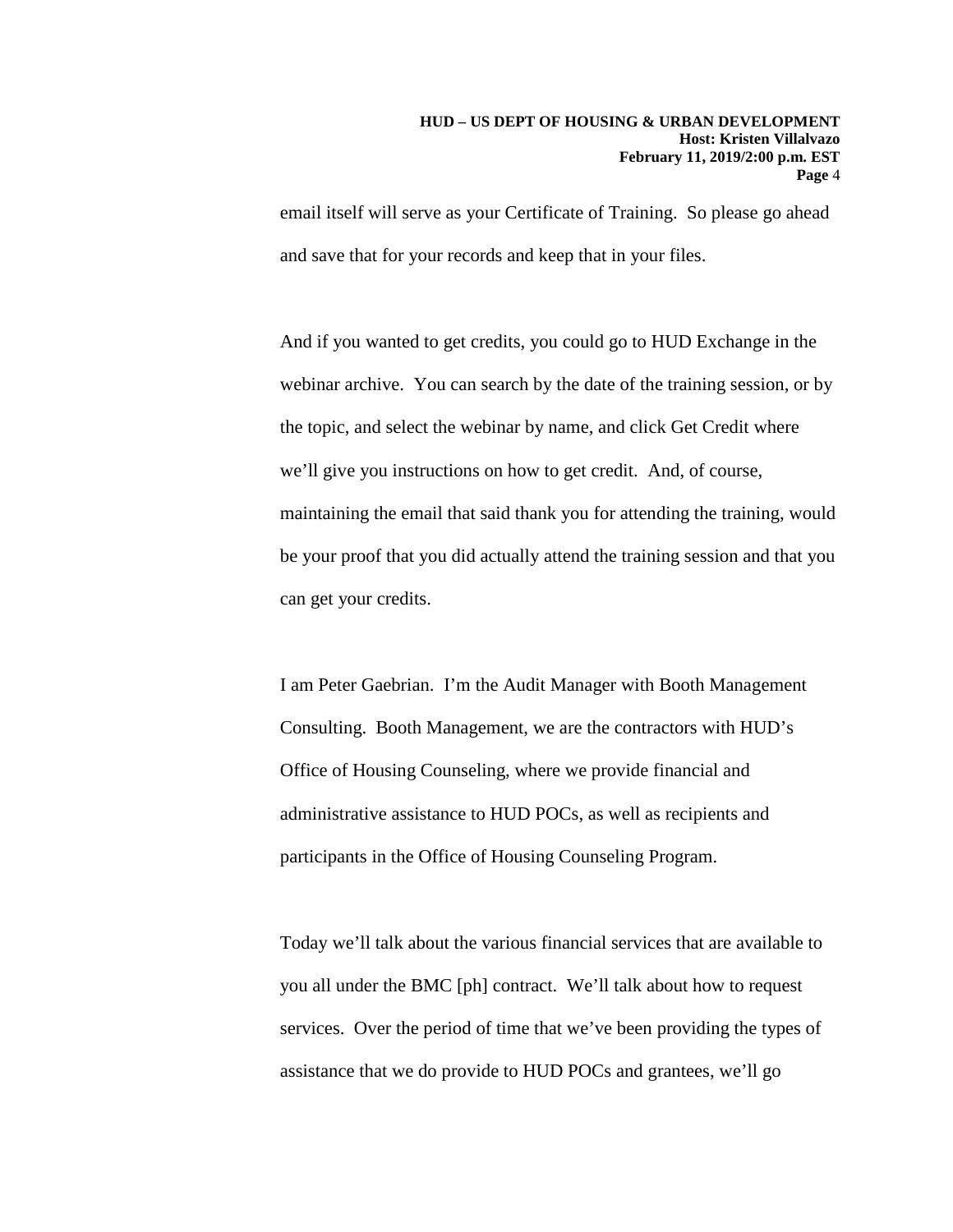through the different benefits to HUD POCs, as well as to grantees, and we'll let you know again how you can pose any questions that you think of after today.

Financial services that are available to participants in the Office of Housing Counseling Program, it all has to do with anything that's related to the financial aspects of the grants. We do provide various financial control audit assistance, as well as technical assistance to HUD POCs, as well as the grantees. The assistance is available, not only to the HUD POCs and grantees, but any other designated personnel who would benefit from the information.

Right now we provide research and development of monitoring tools. If there are any monitoring tools that HUD POCs, or intermediaries, or current agencies needed to help administer the funds for the OHC grant program, we do conduct research, and we do help with developing these tools that can be used by grantees, as well as sub-grantees or branches.

We offer training sessions, and this could be for HUD POCs, parent agencies, intermediaries, LHPAs, MSOs, all recipients of the Housing Counseling Grant. We conduct action plans, where we really do like an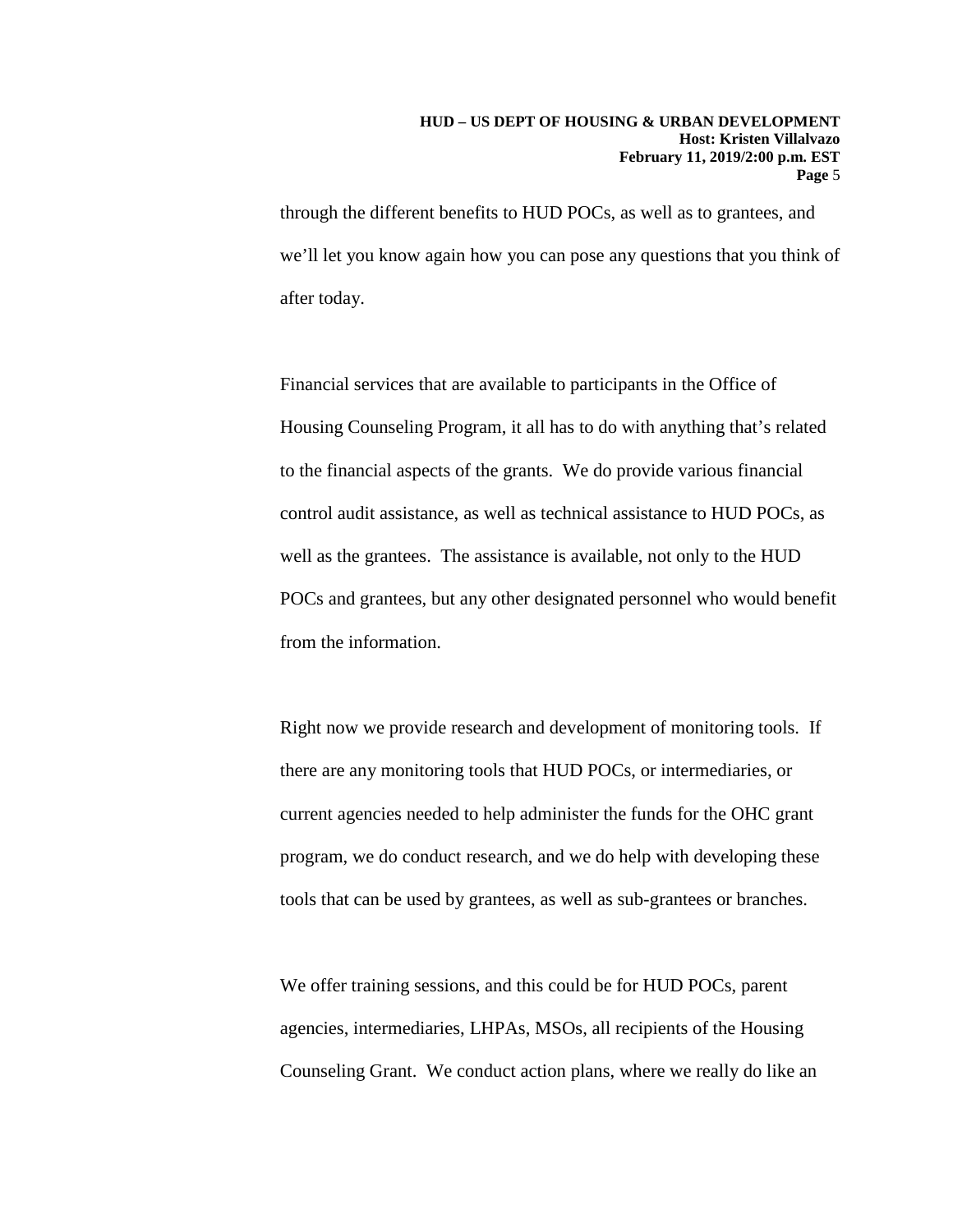assessment of where an agency is, and if we see a deficiency, then we would propose recommendations.

We help agencies to prepare for financial reviews. We also conduct financial and administrative reviews of agencies, as well as sub-grantees. So if we had a parent agency that had their sub-grantees, and they wanted us to do a financial review of their sub-grantees, we do provide that type of service. We offer technical assistance, where we assist agencies in whatever area they may need assistance with. It may be something that has to do with like a policy that needed to get drafted and implemented, or maybe something related to the reporting requirements of the grant that you have with HUD, so we do provide technical assistance in those areas.

At the annual stakeholder's meeting, we usually participate in that, and depending on what the topic is, or what the need is for that year that HUD identified, we do provide training at the annual stakeholder's meeting to participants.

And then we also conduct financial analysis. This is compiled of a range of different activities or services that we provide. We'll go through each of these areas in the next two slides to follow.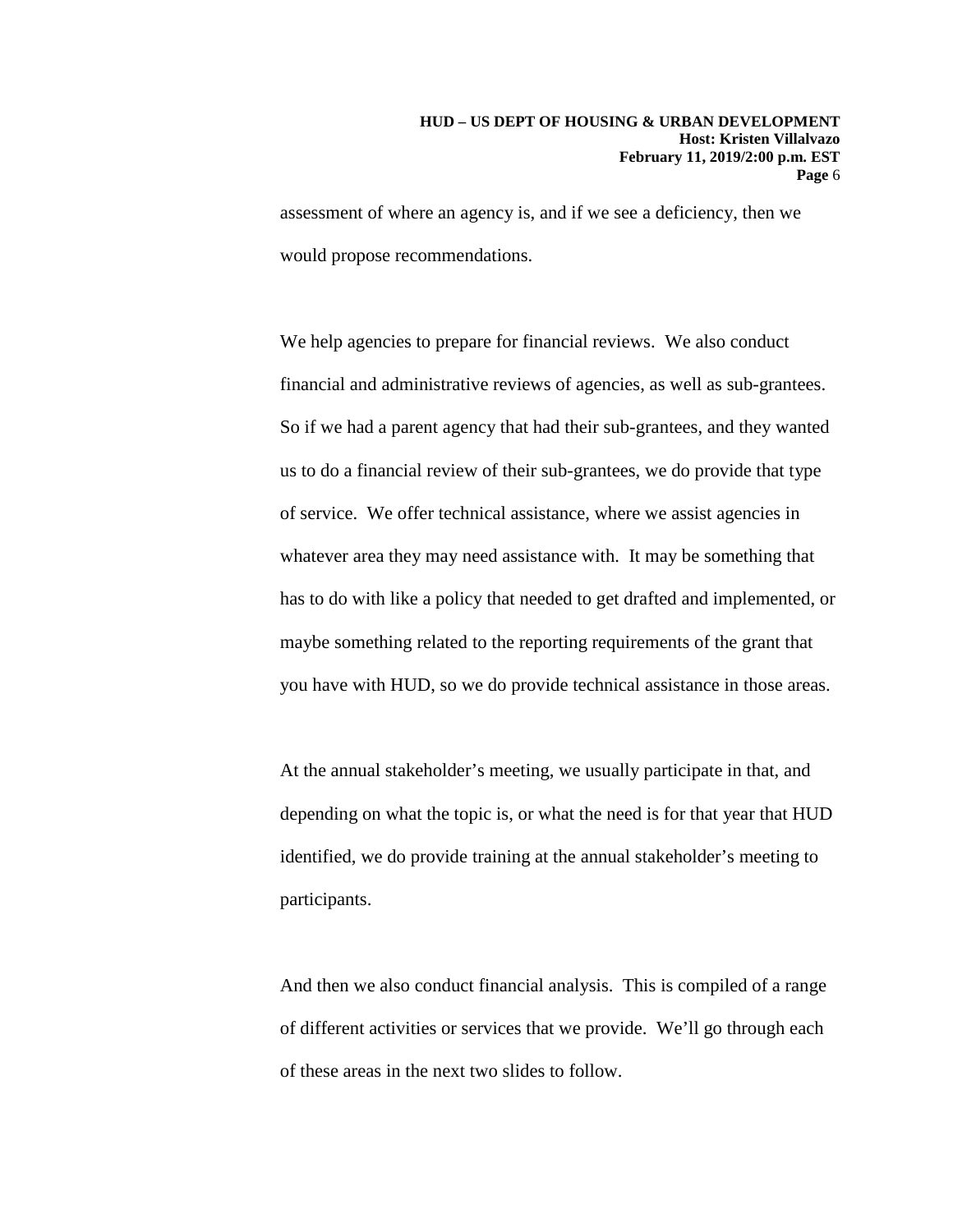Under the training umbrella, we provide a host of different training sessions. The training can be onsite at your request, or it can be done remotely. So whatever's more convenient, or whatever the agency believes will be more beneficial, that is what we would go with, and it would be, of course, at your request.

The first one we have here has to do with the sub-grantee award and monitoring training program. With the Uniform Guidance becoming recently effective, it requires parent agencies or pass-through entities to have a lot more monitoring and oversight policies and procedures in place for how they monitor their sub-recipients. We do half-day or full-day training at the intermediaries, or MSOs or FHFAs [ph], and we'll go through each of the different requirements of the Uniform Guidance as it relates to the sub-grantee award process.

We'll go through what is required of you to have in place in your subgrantee agreements that you have. We talk about the risk assessment that needs to be done, and help you to think of ways that you could develop your own risk assessment for how you're rating the sub-grantees or your applicants. We talk about different monitoring tools that you can use. We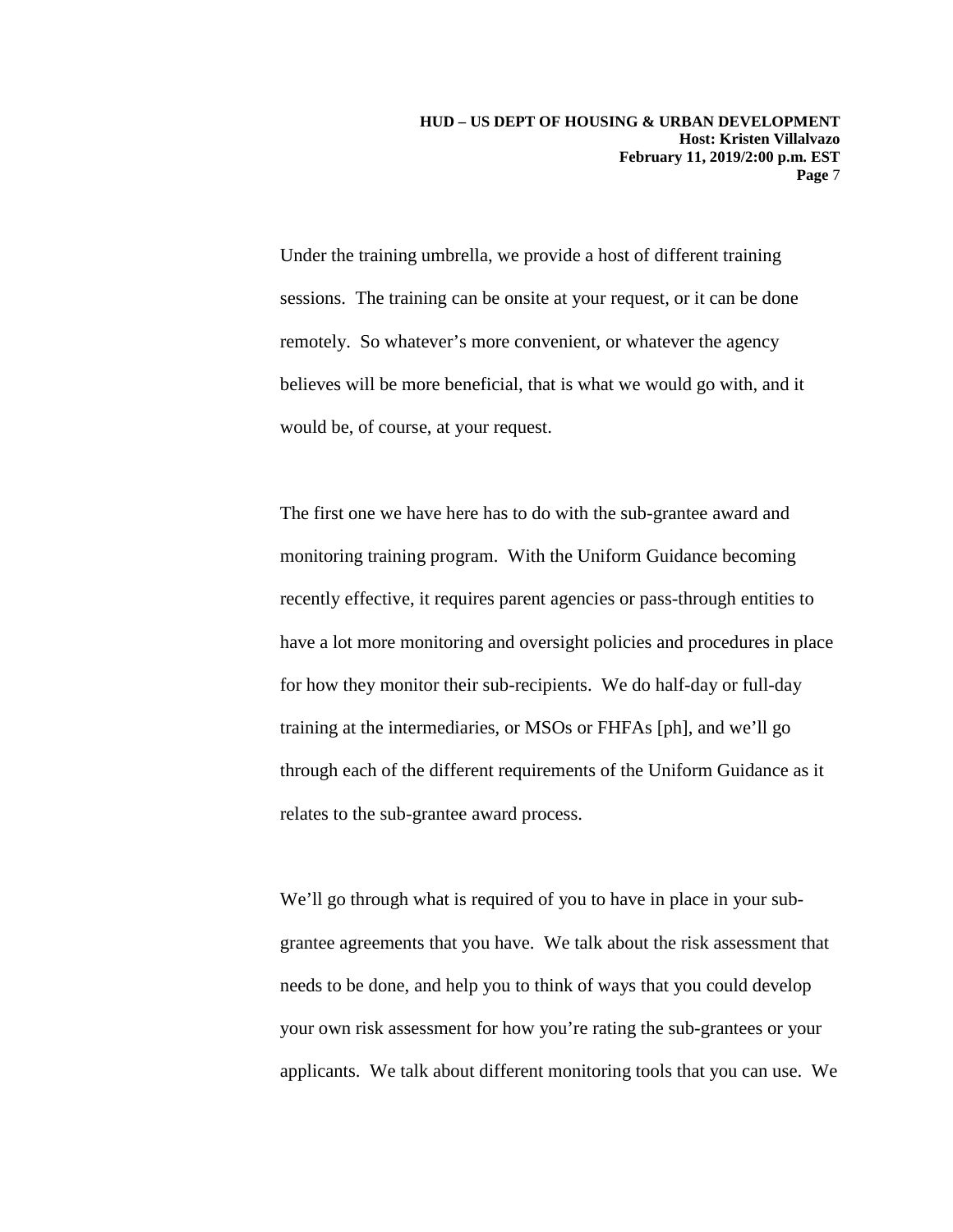talk about revenues for noncompliance, going on site and conducting financial and administrative reviews, not just the program reviews. We provide you with templates for the monitoring program. We also provide anything as it relates to how the parent agency would monitor their subgrantees; and, also, during the award process, certain things that you typically would look for, and how to standardize that information.

Again, at the agency's request, this can be done remotely, or it can be done on site, and we can do it within a half day, depending on the topics that you wanted us to focus on, but if you wanted us to go through the entire program, then it would be a full-day training.

We also offer onboarding training. This is for agencies that are brand new to the Office of Housing Counseling Program, or agencies that have had a lot of turnover within their company, so they have a lot of new employees who are now participating, or who are now involved with the Office of Counseling Program, and they have to get up to date on the reporting requirements, as well as the program added requirements of the grant. And we also provide this training to agencies that, you know, they may have had the grant for several years, but then for the past two or three years they haven't had the grant, just to make sure that you're refreshed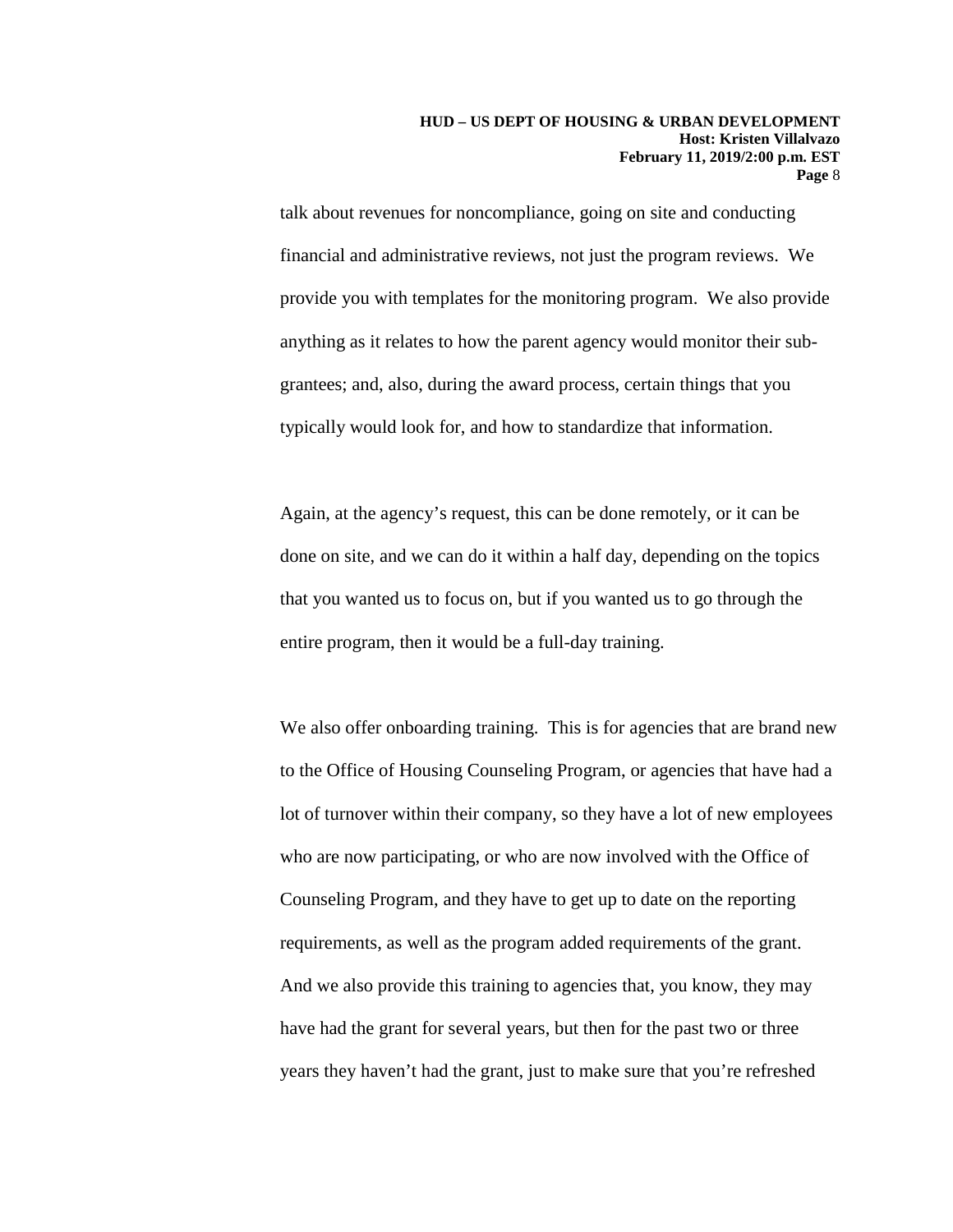and you know what the new requirements are. Because it does change quite often, what is required of agencies, we do provide this type of training to those agencies.

In the onboarding training, pretty much we go through all of the grant requirements. We go through everything that's in your HUD grant agreements, but we go in more detail as far as letting you know the important things that you want to make sure that you're aware of. We also provide you with samples for the meeting, the reporting requirements, whether that has to do with the quarterly financial reporting, or if it has to do with any personal activity or reporting that your agency would need to implement going forward in order to comply with the grant.

The other training topic that we offer has to do with the Uniform Guidance implementation. For LHPAs and sub-grantees, we do offer this type of training where we are making sure that the areas that were impacted by the new Uniform Guidance, we want to make sure that we help you to fully implement that. So if it has to do with any procurement policies and procedures, or how you're treating indirect costs at your agency, or making sure that you're meeting the single audit requirements, we help those agencies to make sure that you're aware of what is required of you,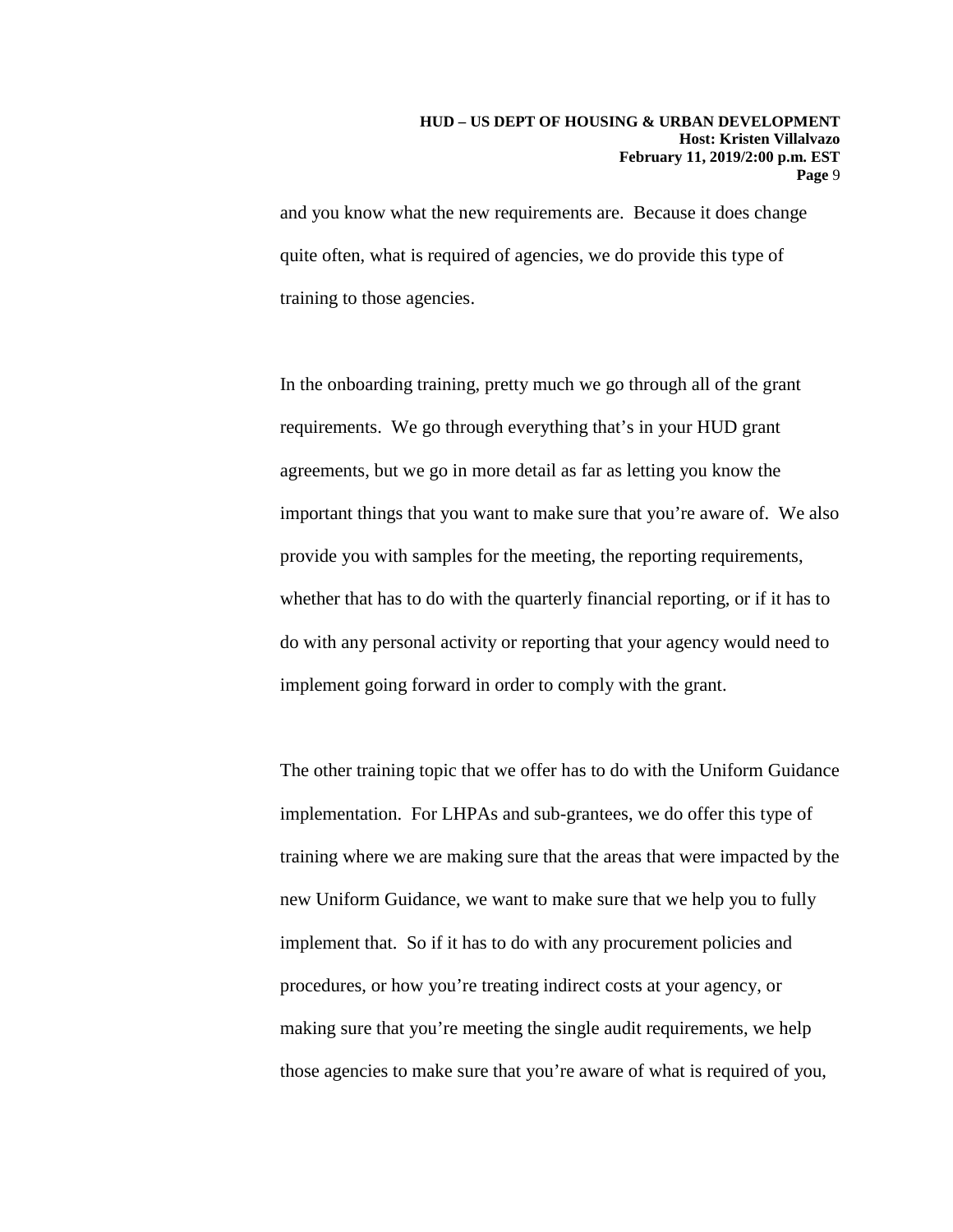so that you're keeping yourself up to date with the new changes of the Uniform Guidance.

As far as action plans, this umbrella has to do with us conducting some level of assessment of agencies. It's usually pretty high level, where we're looking at your status today, and we are checking to see if you are in compliance with HUD's requirements, as well as the Uniform Guidance requirements.

One of the types of assistance that we do facilitate has to do with corrective action plans. Here we could help you to take a look at any findings that resulted from a financial and administrative review. Or if we referred to you by your HUD POC, because you had a finding in your financial statement audit, but you wanted to see how you could develop a corrective action plan to address that finding, that is something that we do to offer to you, to agencies, where we can help you to actually develop corrective action plans to address any deficiencies that have been found at your agency.

This type of assistance is usually done remotely, but I'll make the statement that, for any of these types of assistance, if an agency felt like it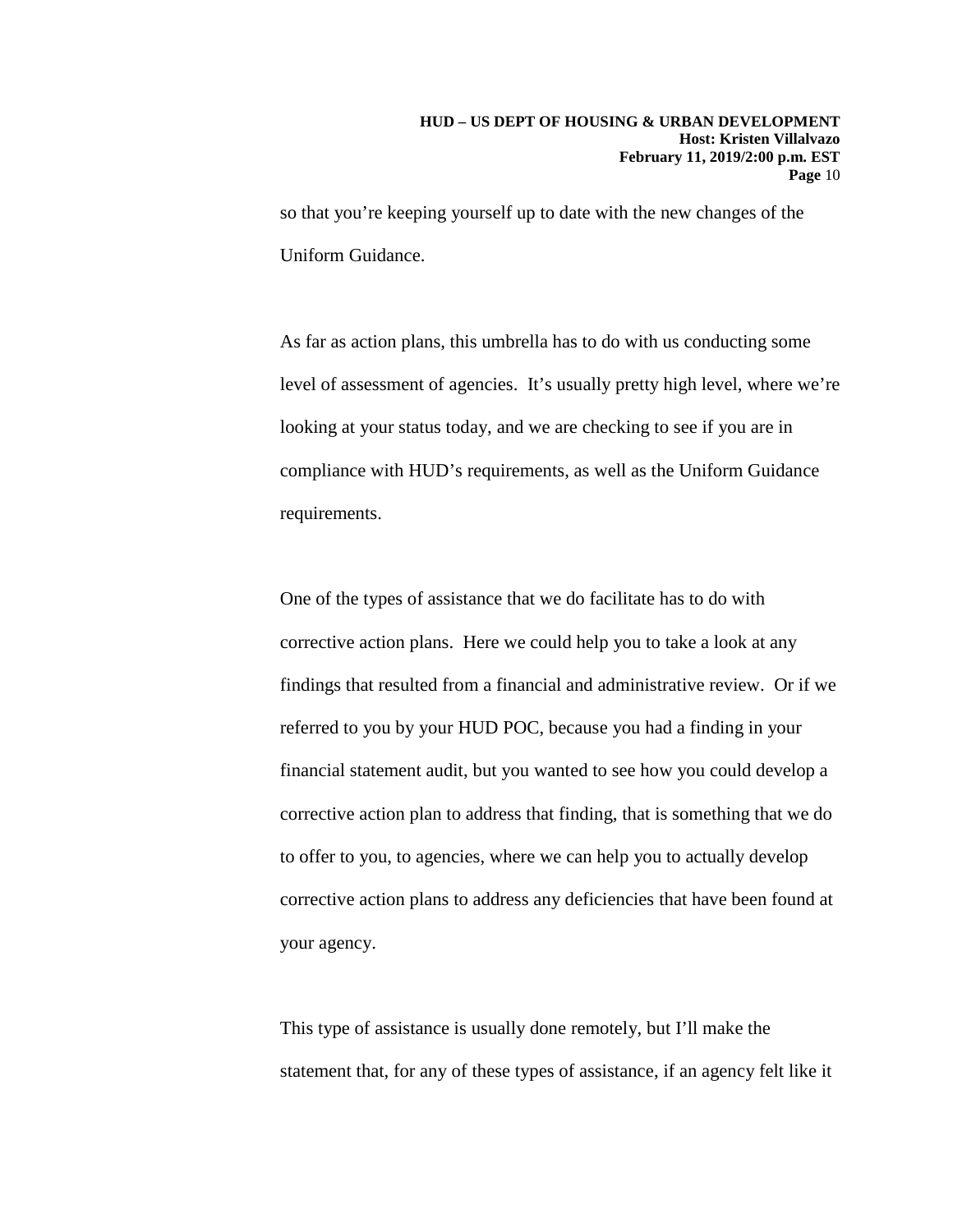will be more beneficial for us to come on site, we can come on site, but a lot of it can be done remotely. It's just about preference.

The next type of action plan that is available to you has to do with an assessment of the Uniform Guidance. Here we will look at the standards that are put forth in the Uniform Guidance for non-federal entities that receive federal awards, and we're going through each of these standards, and we're looking to see if your agency has documentation to show that you are in compliance with these requirements.

Sometimes agencies, they may have implemented policies, or they may have implemented the steps or procedures to make sure that they're compliant, but there's nothing documented as such. We can help agencies to make sure that whatever you have in place, it is documented, and in formal company policy and it's issued to your agencies, but we do the assessment to see where your agency stands as of the date of the review; and then we'll make recommendations for any areas that we see that needs to be addressed, because you don't have the proper documentation in place to show that you are in compliance with the Uniform Guidance requirements.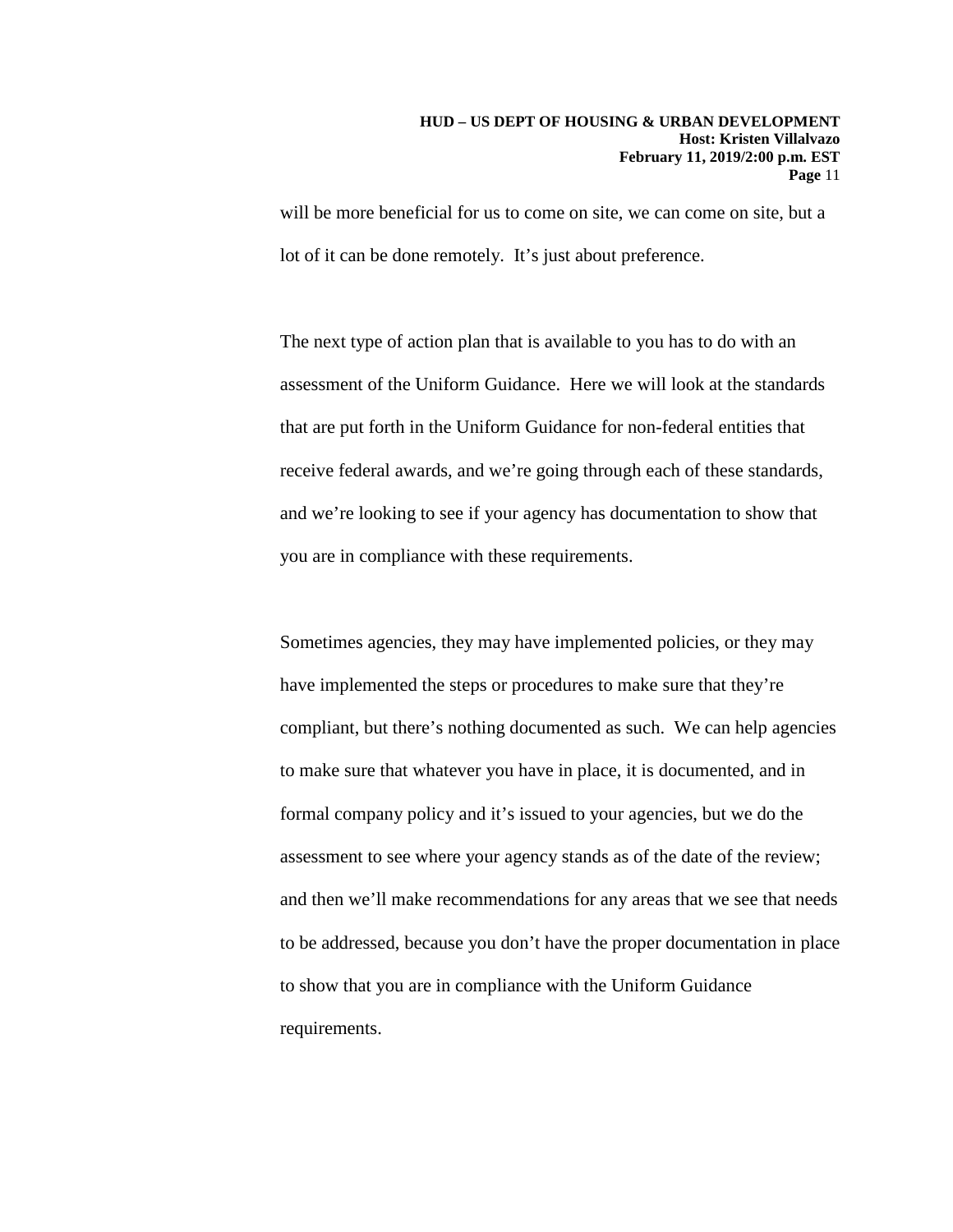Another type of action plan that we do has to do with internal controls. Again, this is very big. Internal controls were always required for participants of the Office of Housing Counseling Programs, but with the Uniform Guidance, the guidance requires a lot more from agencies now. We do conduct assessments of agency's internal control processes so that we can verify whether or not your documentations show that you're in compliance with the Uniform Guidance. And once we conduct that assessment, then we can make any recommendations for technical assistance or training, depending on what we see. If you guys are fully compliant, then, of course, we just issue a report back, based on our review you are fully compliant. But, if not, then we just make recommendations for how you can make sure that you fully compliant.

Under the financial analysis umbrella, there are several types of assistance that we do facilitate, but when we talk about financial analysis, it typically has to do with some financial information that we have to analyze. So the first one we have here is the financial capability assessment. We usually do this for agencies that aren't in compliance with HUD's audit requirements. The Uniform Guidance requires agencies that have expended over \$750,000 in federal funds to have a single audit done. That has to be done if agencies meet that requirement. Otherwise, if an agency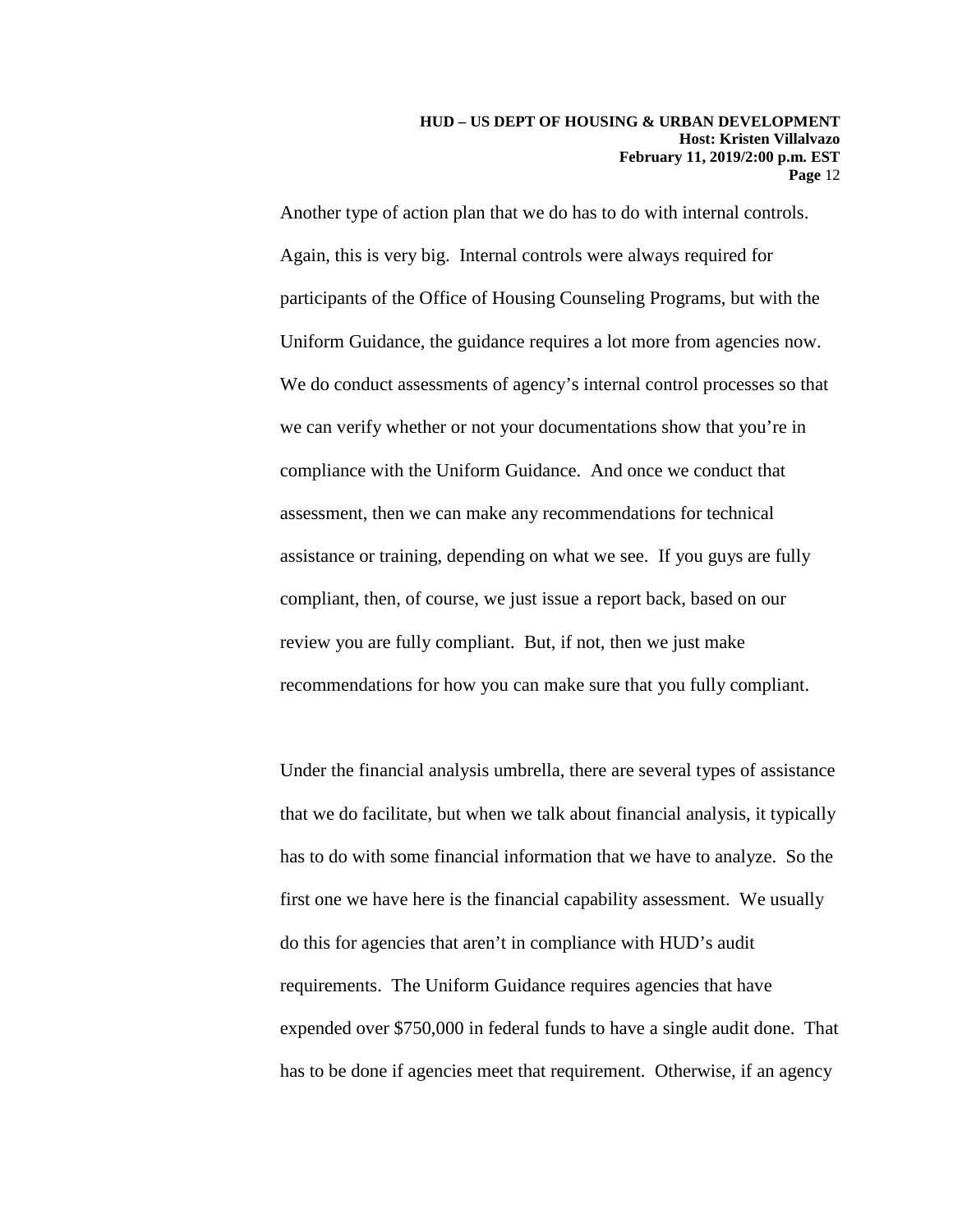doesn't meet that threshold, then you must have a financial statement audit done at least every two years.

Now, for the agencies that they don't expend at least \$750,000 in federal funds during their fiscal year, but they fall in the other bucket where they have to have a financial statement audit done every two years, for agencies that do not have that, then we can conduct financial capability assessments in lieu of that financial statement audit.

So if you are a parent agency and you have sub-grantees that aren't meeting that requirement, then you could refer them to our company, and we can conduct the financial capability assessment where we could really be able to assess and see whether or not the company is able to perform financially under their grant agreement.

The next type of assistance that we provide has to do with the review of grant execution documents, so we do conduct a review of the grant execution packages that agencies submit. Sometimes HUD POCs will ask us to review the grant execution documents of their agencies, and sometimes parent agencies ask us to review the grant execution packages for their sub-grantees. Here we're looking at all of the documents that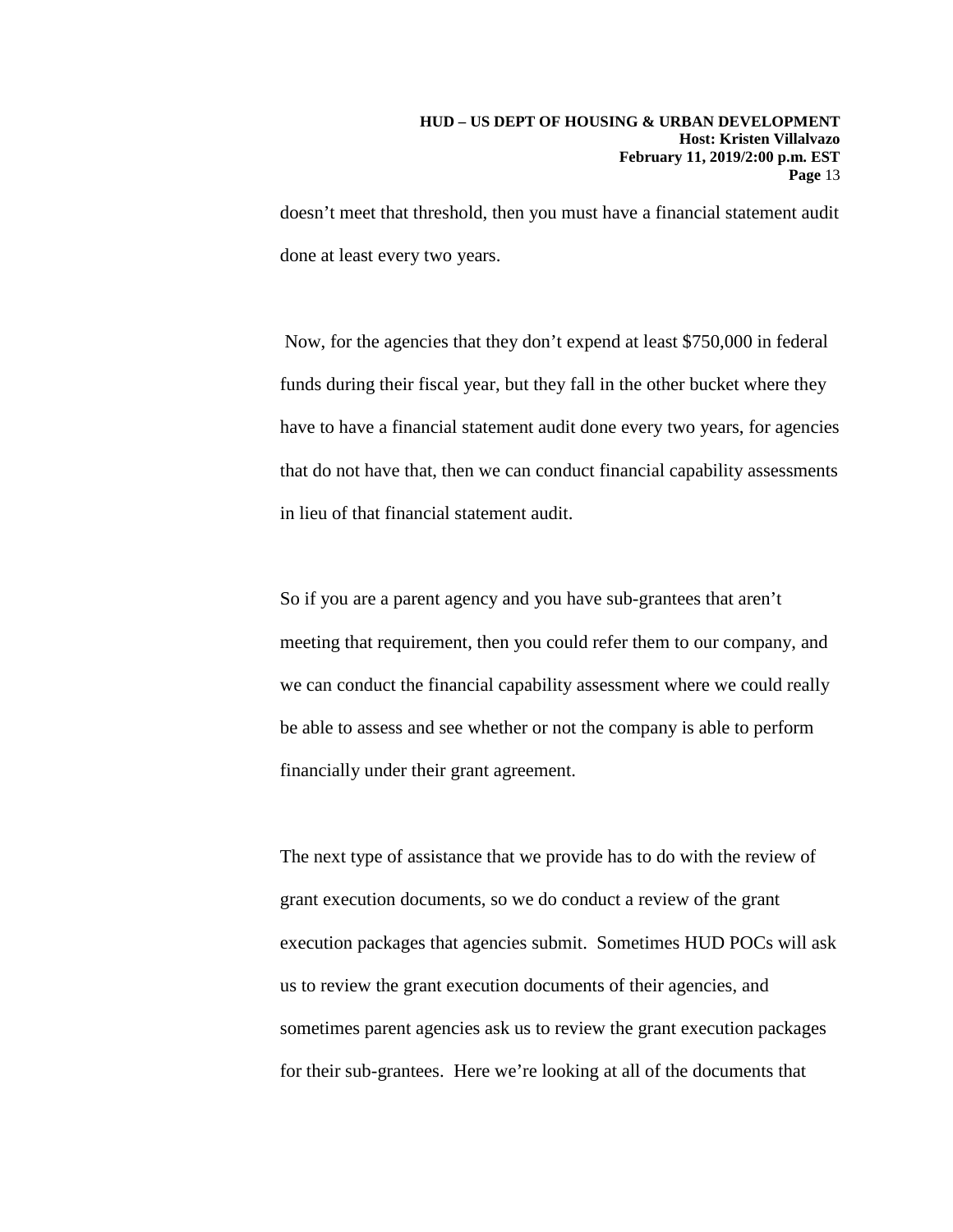HUD requires that agencies submit in the package. So we're making sure that the packages are complete, that they're accurate. We're making sure that when we look at the budget, the budget only includes line items that are allowable for reimbursement under the HUD grant award. Especially this year, FY18, there has been some changes in the types of costs that are allowed to be reimbursed as a direct expense for this grant agreement. So we are looking very carefully at what agencies are submitting for reimbursement, based on their budget, and we're making sure that it's something that, at the end of the day, HUD will reimburse it because it's allowable per HUD's guidelines for the FY18 grant.

We do conduct that type of review for parent agencies, as well as HUD POCs, and then we draft a report to the parent agency, or the HUD POC, letting them know everything that we received, and also, letting them know what the recommendation is, as far as whether or not they should go ahead and approve the package, or reject it.

The other type of assistance that we do under this umbrella has to do—or I've said it just now—doing the review for the sub-grantees, but we also do financial and administrative reviews for sub-grantees at the parent's request. If there is anything that you wanted us to look at, perhaps you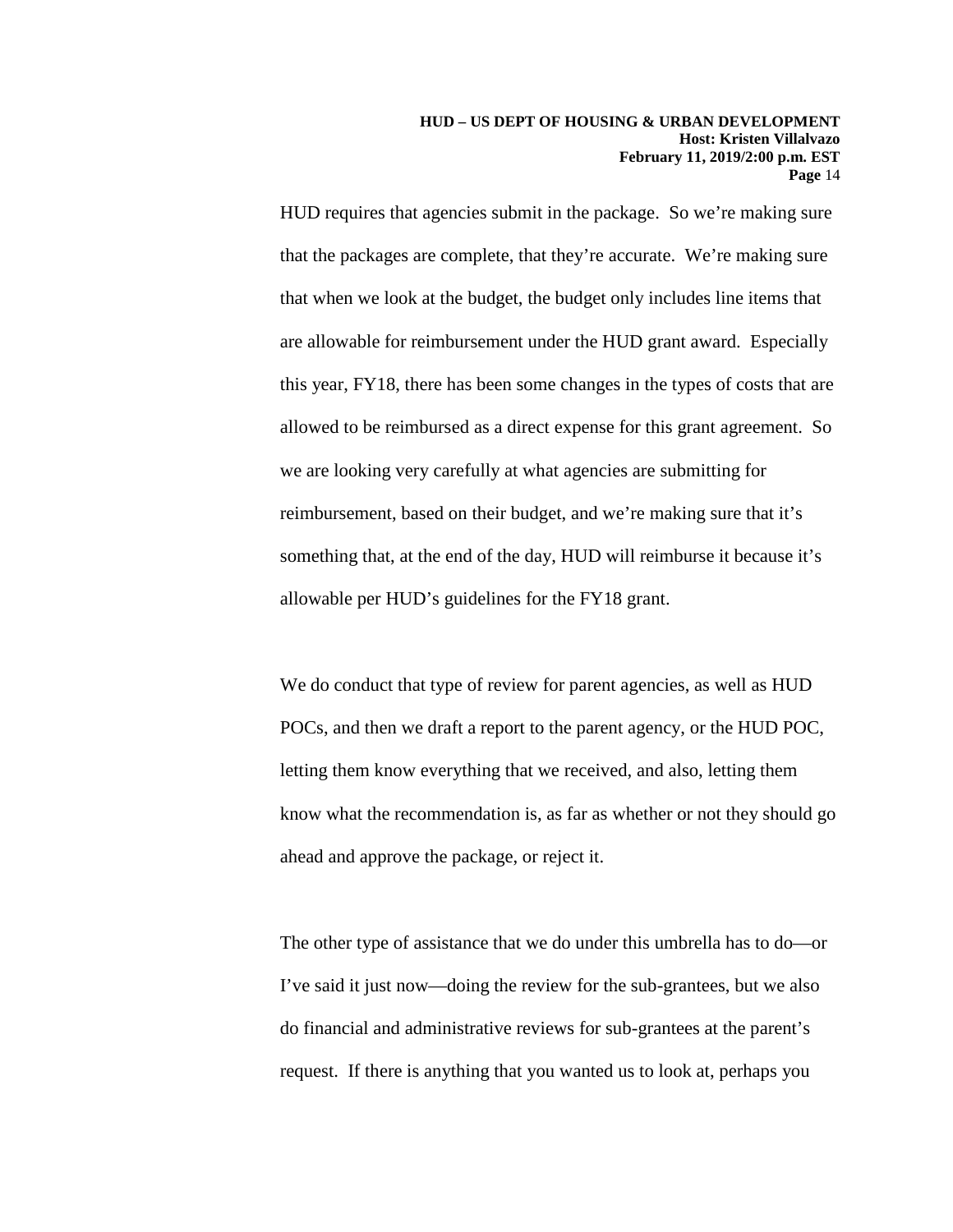wanted us to help you by reviewing the quarterly financial reports for your sub-grantees to see whether or not it's complying, that is something that we do under this umbrella. We can review your sub-grantee's quarterly financial reports to see if it's accurate, to see if it's in line with the preapproved budget, and to see whether or not the costs are reasonable, allowable, and allocable to the grant as well.

We also conduct risk assessments. We can look at higher risk agencies, as determined by HUD, or as determined by parent agencies. If you feel like this agency has been a little bit problematic, or maybe they just need a little bit more assistance than we're able to give them right now, we can do assessments of that agency to see their financial fitness, and provide you with a recommendation.

We also do the quarterly financial reporting reviews for agencies on behalf of HUD POCs. HUD POCs may request that we look at the quarterly financial reports, or the final financial reports that are submitted from their agencies, and have us review that for compliance with the HUD grant agreement, as well as the Uniform guidance as well.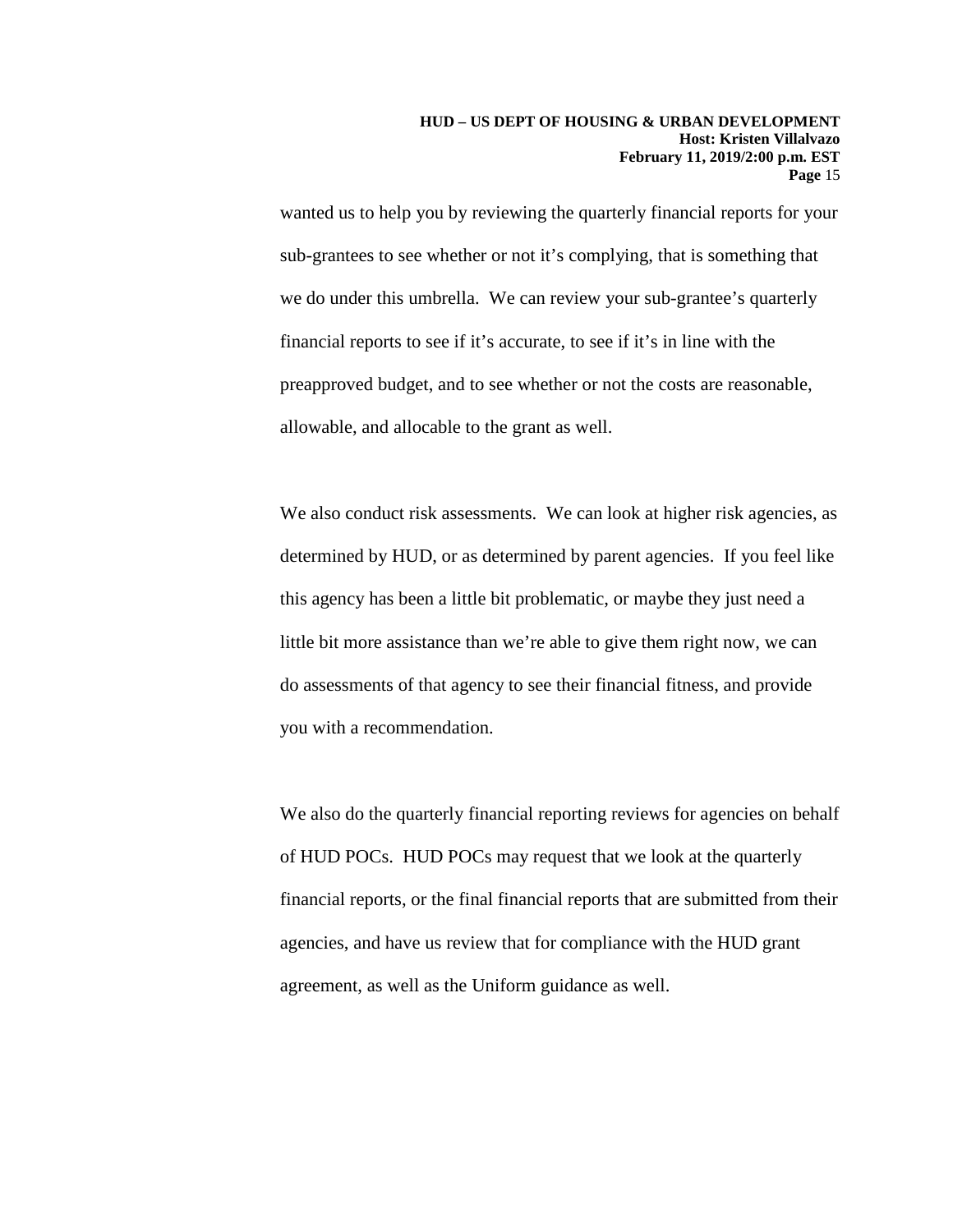Another type of assistance under this umbrella has to do with indirect costs. We do assess indirect cost methodology, as well as application. As far as the methodology, some agencies have a NICRA in place, that's a Negotiated Indirect Cost Rate Agreement in place, but the NICRA specifies the period within which a certain rate is applicable, and it also lets you know what base you can apply that rate to.

We'll take a look at the methodology that's prescribed in the NICRA, and then we'll look at what the agency's proposing, like in the budget process, or if it's at the quarterly financial reporting stage, we'll look at how that was applied, based on their quarterly financial report, to make sure it was done properly.

If the agency chose to use the 10% de minimis rate to account for indirect costs incurred by their agency for that year, we would also look at the calculation for that, because you have to make sure that you're only applying that 10% rate to modify total direct costs. So we're helping agencies, it can be at the request of the HUD POC, or it could be a parent agency that's making the request for their HUD grantee, their subgrantees, or their branches, and we do that type of assistance. We'll help to make sure that the methodology is being properly applied.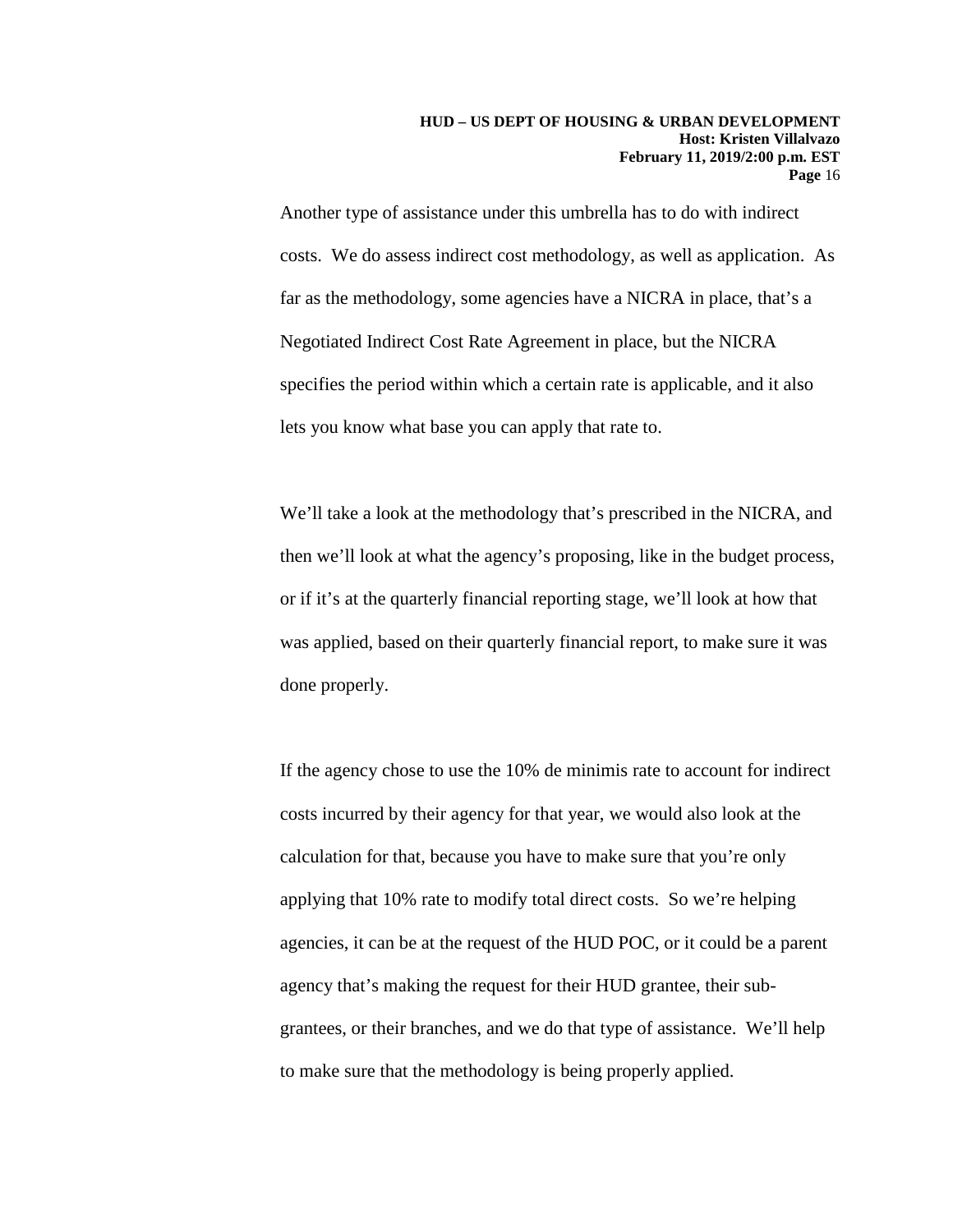We also offer assistance where we'll review single audit findings, and help agencies to develop corrective action plans from financial reviews. We'll help to follow up on any findings that had to do with something financially related, and help agencies to make sure that they are addressing them properly.

For formal technical assistance, we offer a range of assistance here. We provide direction to agencies, as well as HUD POCs, or to stakeholders on guidance. The Uniform Guidance may say one thing, and the participant may need further clarification on how to interpret that guidance, so we can help agencies with that. Like if you're reviewing a particular part of the Uniform Guidance and you're just not sure how to apply those, or how to interpret this guidance, that is something that we can provide assistance with.

We also help with addressing findings from reviews. Anything that's related to the financial aspect of the grant, we can provide some technical assistance to help you to address those findings.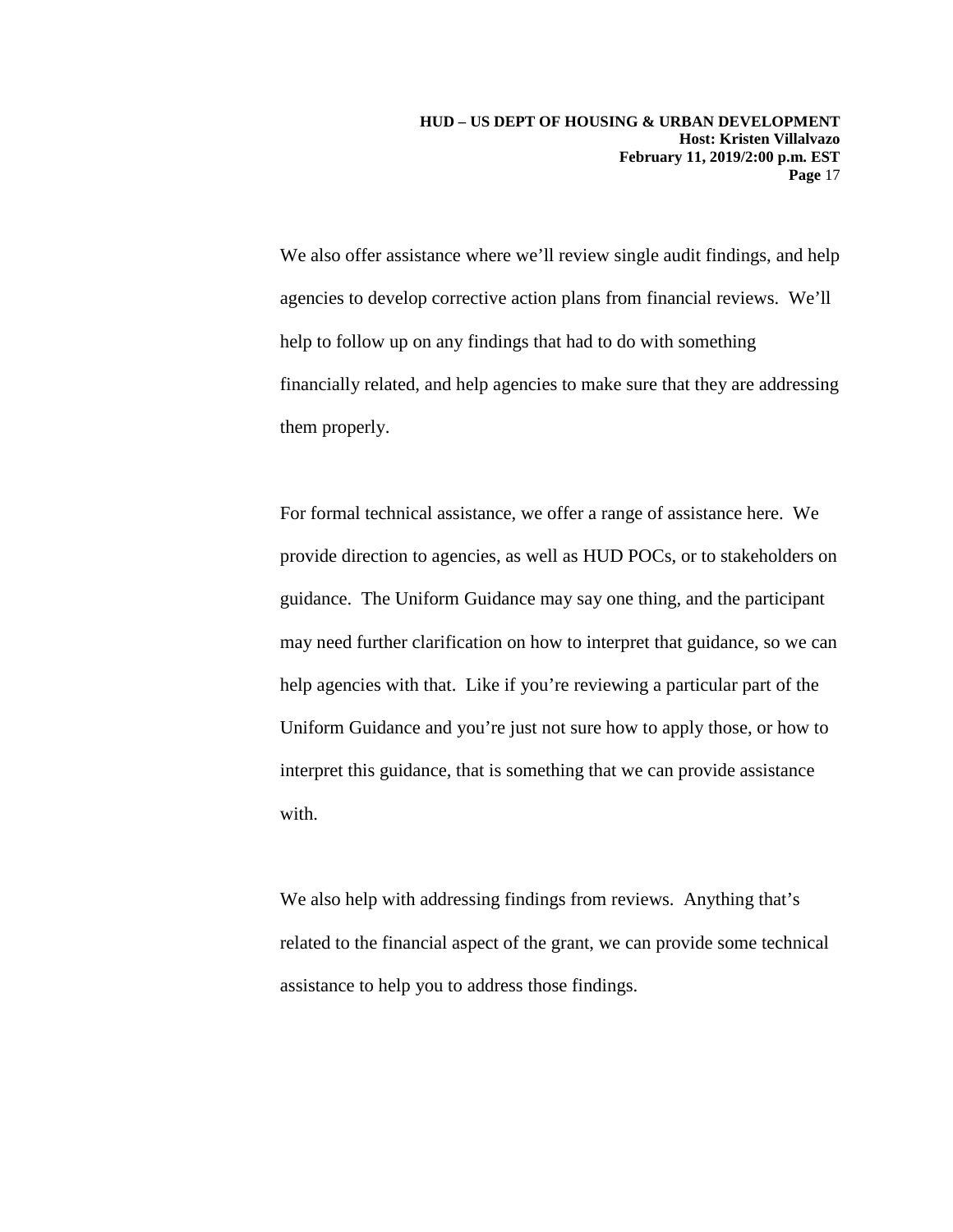We also assist with developing documents, templates and documents, to make sure that you're complying with the regulations as prescribed by HUD, as well as the Uniform Guidance.

For agencies that have financial capability assessments—so remember a few slides prior, I told you that under the financial analysis umbrella we do financial capability assessments—now, that is where, if an agency hasn't had a financial statement audit done within the required two year time period, we can actually help that agency by conducting a financial capability assessment. Now, in doing so, if we identify any areas for technical assistance, we would make those recommendations, and the technical assistance would then fall under this umbrella for the technical assistance.

For agencies that we assist, we've assessed their Uniform Guidance status to see whether or not they've been fully compliant as of the date of our assessment. If they were not, we would recommend technical assistance, and that technical assistance that we provide would fall under this umbrella as well.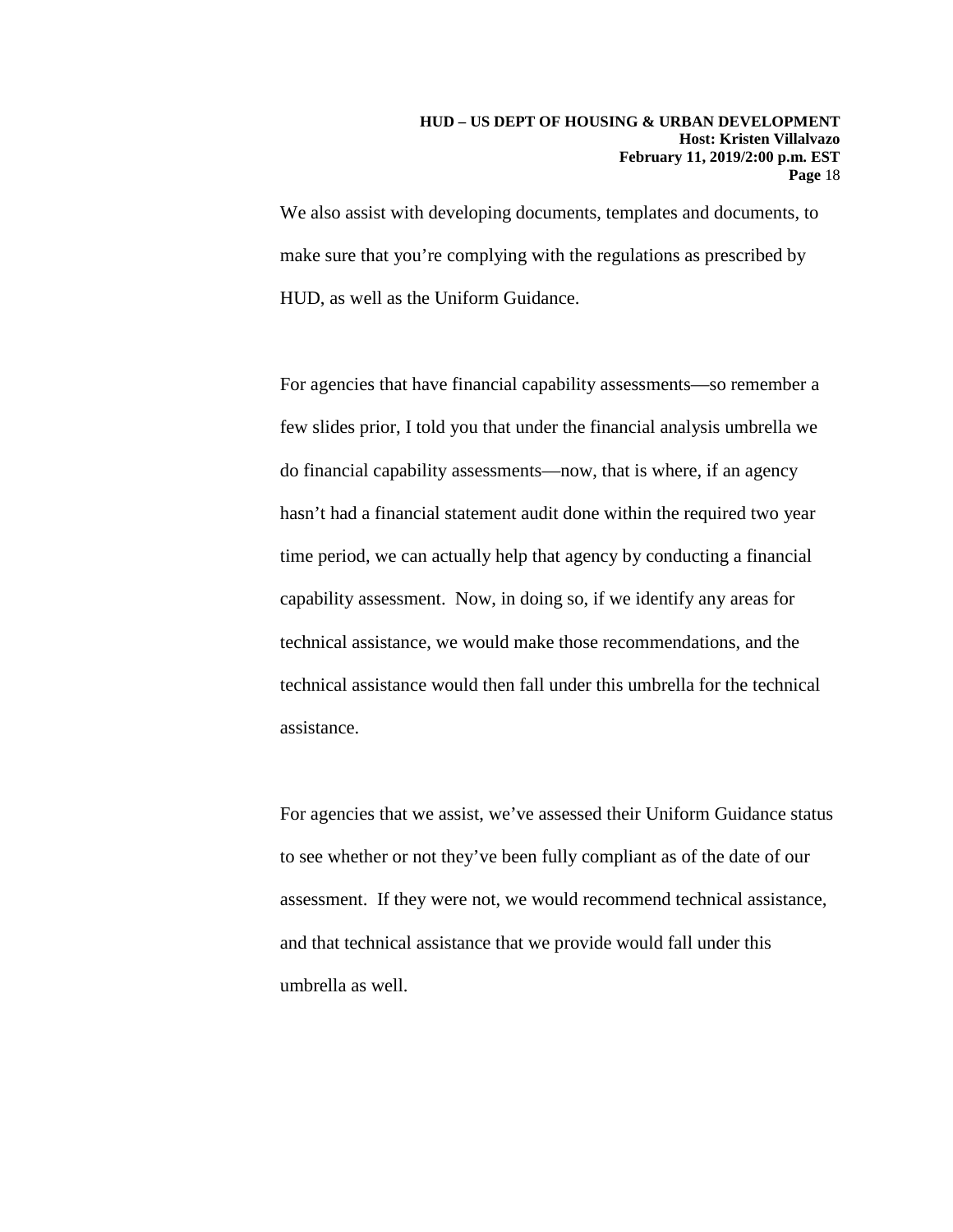From our internal control assessments, if we take a look at your internal control processes, so we're looking at your policies and procedures, we're looking at the different controls that you have in place over the key business process areas, if we identify any risk, or any breakdown of control, then we can offer technical assistance to help you to address those issues or those deficiencies.

As far as procurements, we can help agencies to modify, update, or even develop their procurement policies and procedures, just to make sure that they are complying, and they at least address the different sections in the Uniform Guidance that talks about the different methods of procurement.

Other technical assistance that we offer, they may be technical assistance that result from financial and administrative reviews, perhaps you were selected for a financial administrative review where an auditor came on site, looked at your program for a specific year that is being reviewed, and if we note any findings, or had any observations of any deficiencies, then we would note that in the financial and administrative review report, and then we can provide the technical assistance that you would need to address those areas of concern.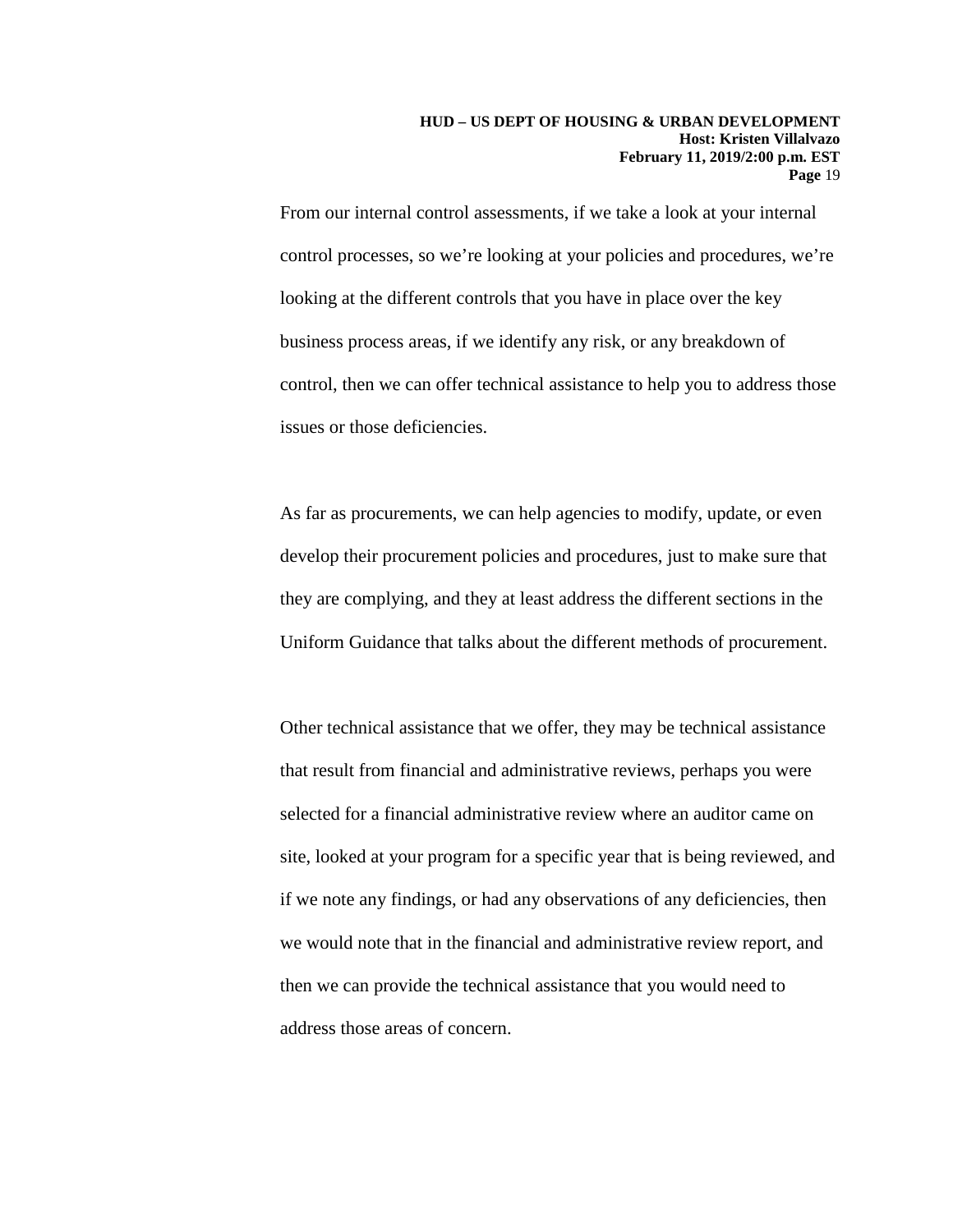Also, any technical assistance that arise from the financial analysis work that we perform, or action plan work that we perform, we would provide any assistance that you would need to now become compliant under the formal technical assistance umbrella.

For agencies that are interested in any of these types of assistance, whether it be an action plan or technical assistance, training, or anything like that, here's the procedure, or the process flow, for requesting that assistance. Typically you'd communicate to your HUD POC. Let them know the type of service that is needed. Let them know who the correct person would be for dealing with the issue should the request be approved.

Once your HUD POC gets that information, they would communicate that to the HUD GTM. These are the people who work directly with the BMC [ph], and they would let us know whether or not they approve us working with your agency to address the issue that you're having.

Once that happens, and if they approve the work, then we would contact you directly, we would keep your HUD point of contact informed, and we would then initiate the work. We'd let you know what documents we need. If we first needed to have a kick-off phone call to kind of better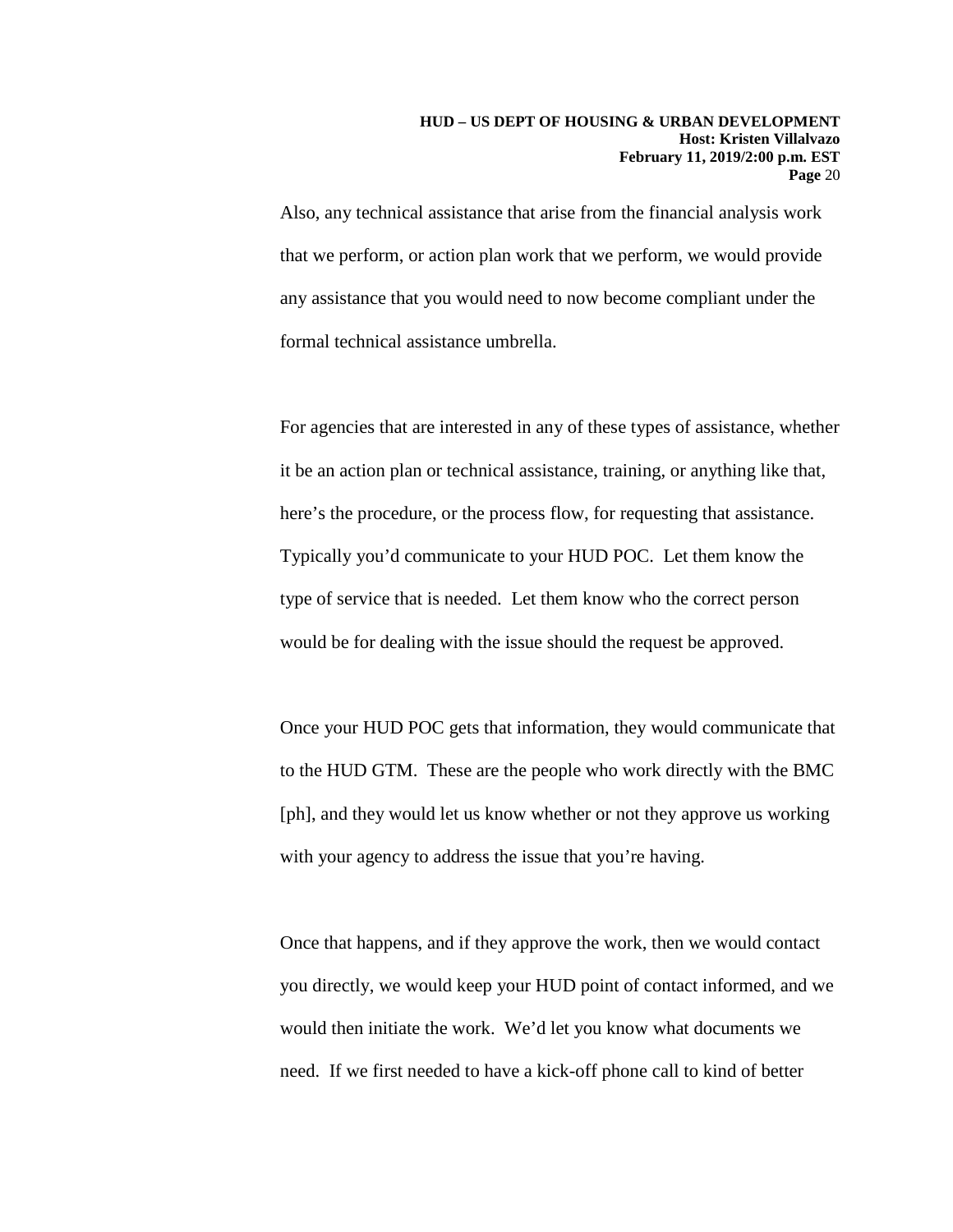understand the assistance that's needed, then we would do that, but we would communicate with you directly, going forward, to give you the assistance that you would need. And, of course, again, we would keep your HUD POC informed so that they'll know just what's the status of the work.

Some benefits that we have noted that resulted from the type of work that we provide, particularly to HUD POCs, we've seen where in us helping agencies from this aspect, the financial and administrative aspect of the grants, we have seen a more consistent application of the financial management regulations, because more agencies are now doing it the same way, based on the assistance that we provided to them.

We also help with improving the time for completing the grant execution process. Once the HUD POC assigns us the grant institution package, then we work directly with the agency to make sure that we get all of the required documents, and to make sure that everything is standardized. Because BMC, we're making sure that whatever is listed on HUD's grant execution package checklist is coming, all of it is being submitted, and then, we also have a standard for how each of the documents, or the grant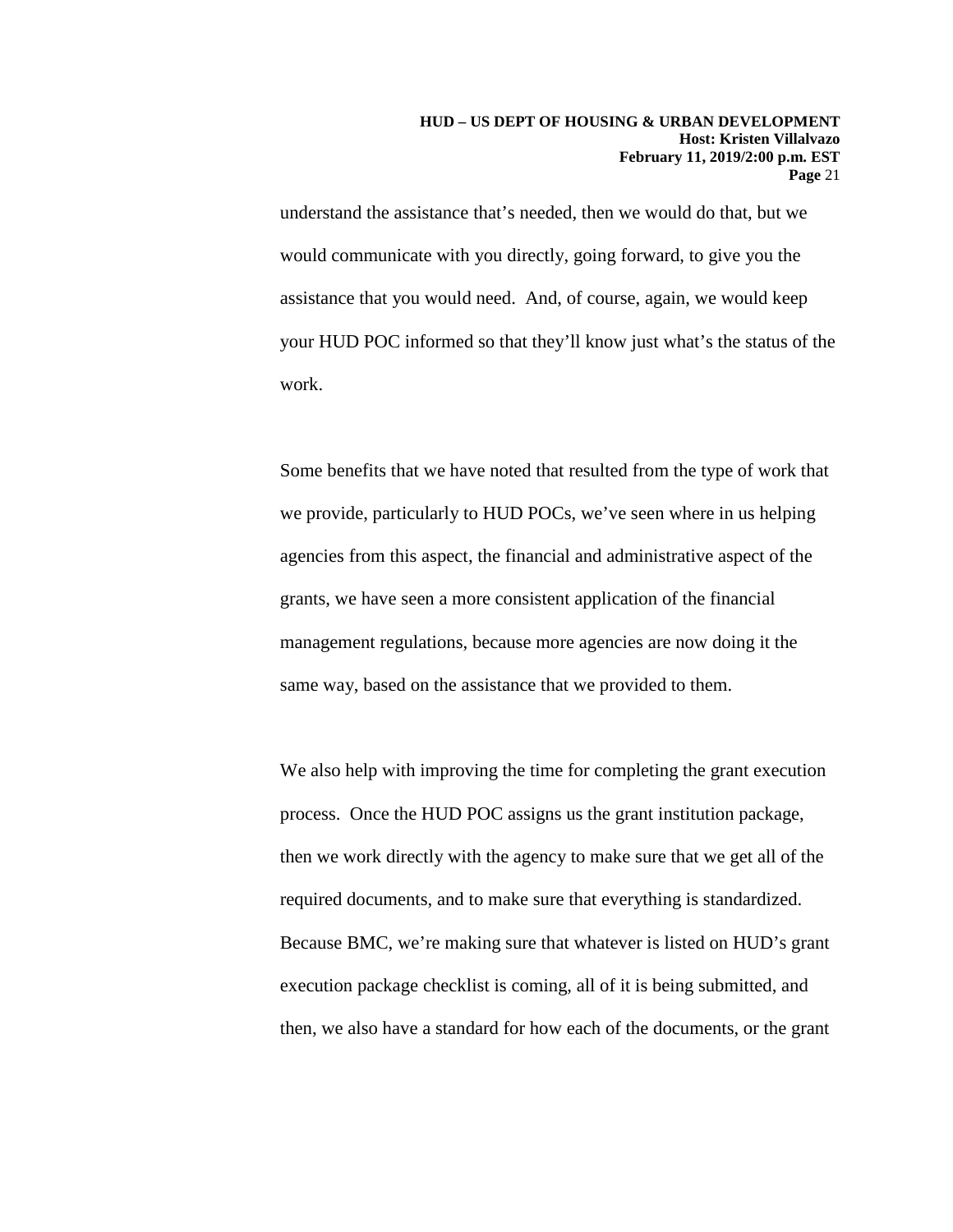execution packages should be; and so, we're making sure that it's standardized across the board for all agencies.

We also help with providing HUD POCs with more time to focus on the performance management of the grant. And also help with reducing the risk associated with [indiscernible] by implementing experienced financial analysts and auditors on the financial aspects of the grant.

Some benefits for grantees have been providing comparative assistance to grantees, and help to minimize the burdens of implementing the new regulations. So with the new Uniform Guidance, we've seen where we've been able to help agencies to now become fully compliant with the requirements by giving them one-on-one assistance. Any questions they may have, we answer the questions directly, and provide questions on a one-on-one basis, which has been more helpful.

We've also seen where it has reduced findings in performance reviews and financial reviews, just because now agencies are more aware of the requirements. We also are able to provide financial and administrative technical assistance to agencies that can be transferred to other federal programs. A lot of our Office of Housing Counseling grantees, they have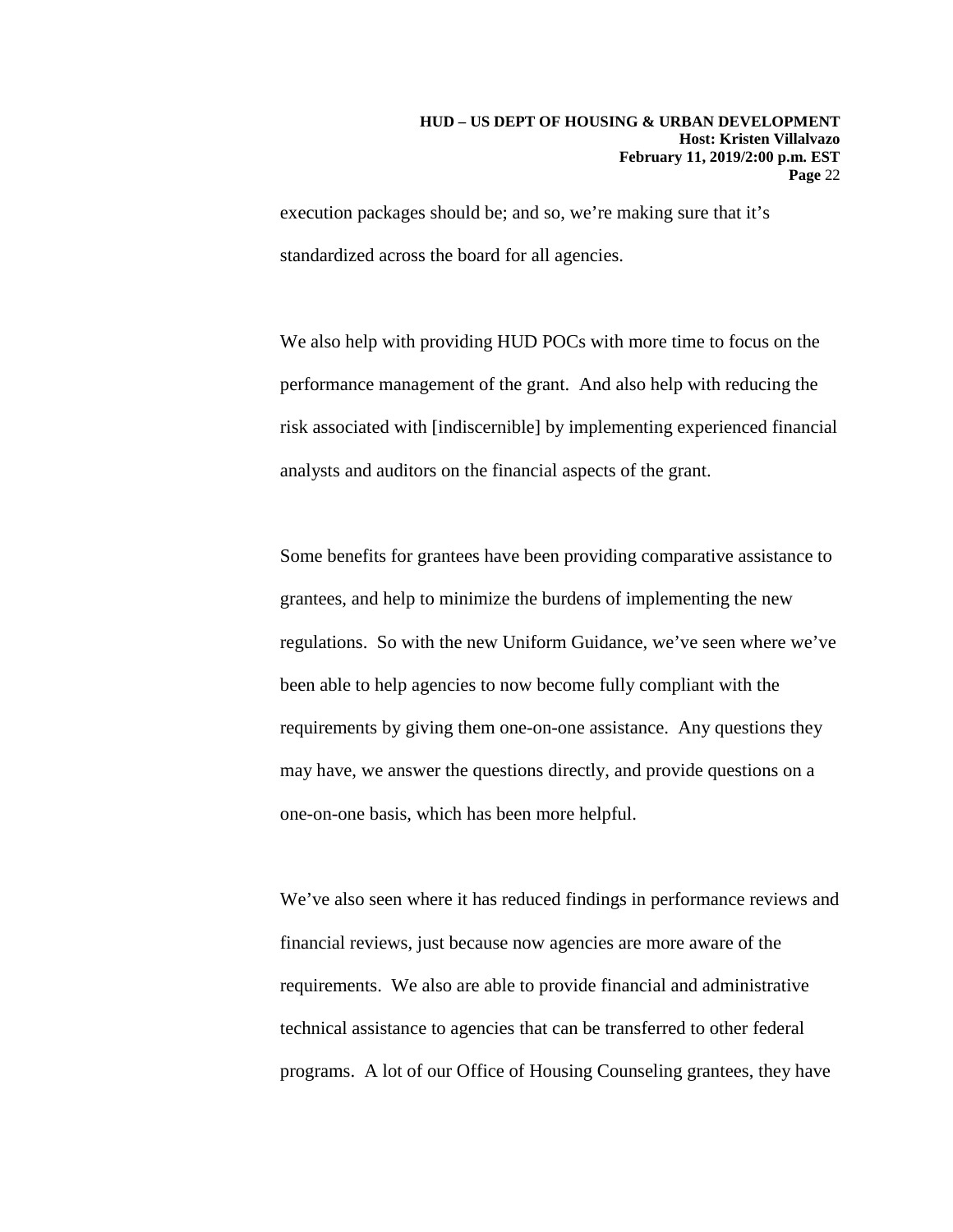multiple federal awards, and what they learn by working with us for the OHC grant, it can be applied to other programs as well.

And we've also seen where we've been able to help parent agencies with their sub-grantees, and to really help minimize the administrative burden on parent agencies as well.

Let me see if there are any major questions that you may have had that wasn't responded to. I think the biggest question that I've seen here, someone wanted to know if there were additional costs for these services. No, all of these services are available to you at no additional cost. This is assistance that HUD wants to make sure that you have. Because you are a participant in the Housing Counseling Grant Program, they want to make sure that you know what the requirements are, and they also want you to know that you have assistance to make sure that you can be fully compliant with the requirements.

That is all for today. I want to thank you all for having participated. If you have any further questions, please send them to housing.counseling@hud.gov, with financial analysis and training in the subject line, so that HUD can distribute the questions accordingly.